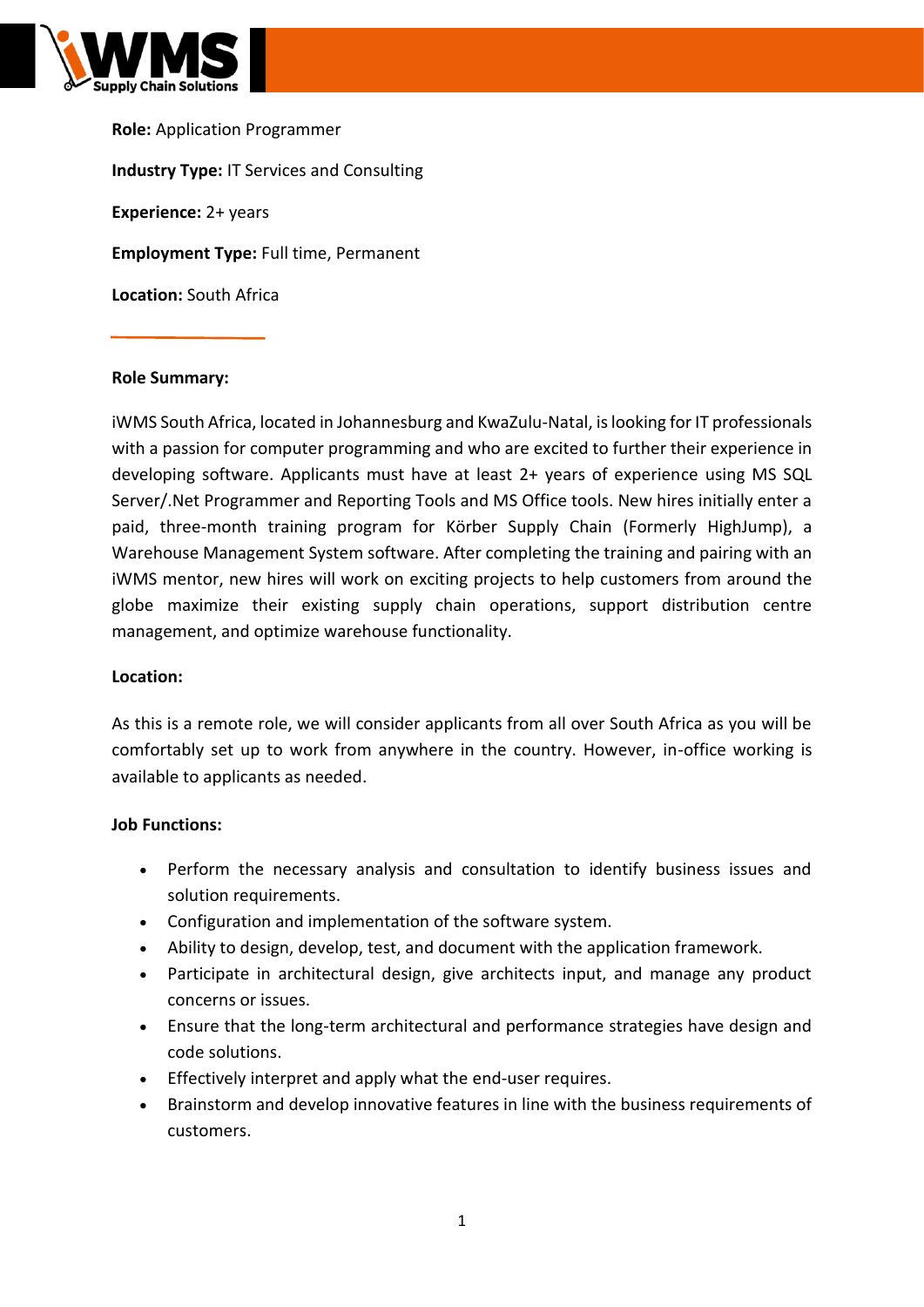

# **Job Requirements:**

- Bachelor's degree or higher qualification in Computer Science, Computer Engineering or other related fields.
- 2+ years of experience using MS SQL Server/.Net Programmer and Reporting Tools and MS Office tools, depending on your level.
- Strong analytical, communication and problem-solving skills.
- Able to work productively and autonomously from a remote location.
- HighJump (Now Körber Supply Chain) certificate would be an added advantage.
- Bonus skills in SSRS Reports or other Report design tools and Bartender Label software.
- Fluent in English

## **About iWMS:**

iWMS is a Global company and an expert in critical supply chain and eCommerce fulfilment solutions. We specialise in Körber Supply Chain warehouse management system implementation, integrations, system health checks, support, and diagnosis.

We proactively seek complex and dynamic opportunities to serve our customers' needs with WMS solutions to streamline and grow their business and supply chain operations. We are a company that prides itself on delivering excellence to all our stakeholders and becoming trusted advisors for everybody with whom we engage. At iWMS, we value hard work, attention to detail, and a willingness to learn. We have created a safe, supportive, and progressive environment and culture that has been shaped from our core values of ownership, respect, pride, passion, and candour!

## **Why you should join the iWMS team:**

- We are a fast-growing company with an international presence
- Work flexibility we have mastered remote working and collaboration
- Diversity you will have the opportunity to work with different teams from around the globe (India, USA, Australasia, and SA)
- We commit to advancing your skills based on your personal career goals
- You will receive strong leadership, mentorship, training, and support to ensure your success and growth
- We are more than just a company we are a collaborative community committed to delivering excellence and becoming trusted partners for everybody with whom we engage
- You will be in a safe and supportive working environment built on the foundation of respect, pride, passion, ownership, and candour
- We offer appropriate industry salaries, training, and benefits for each country.